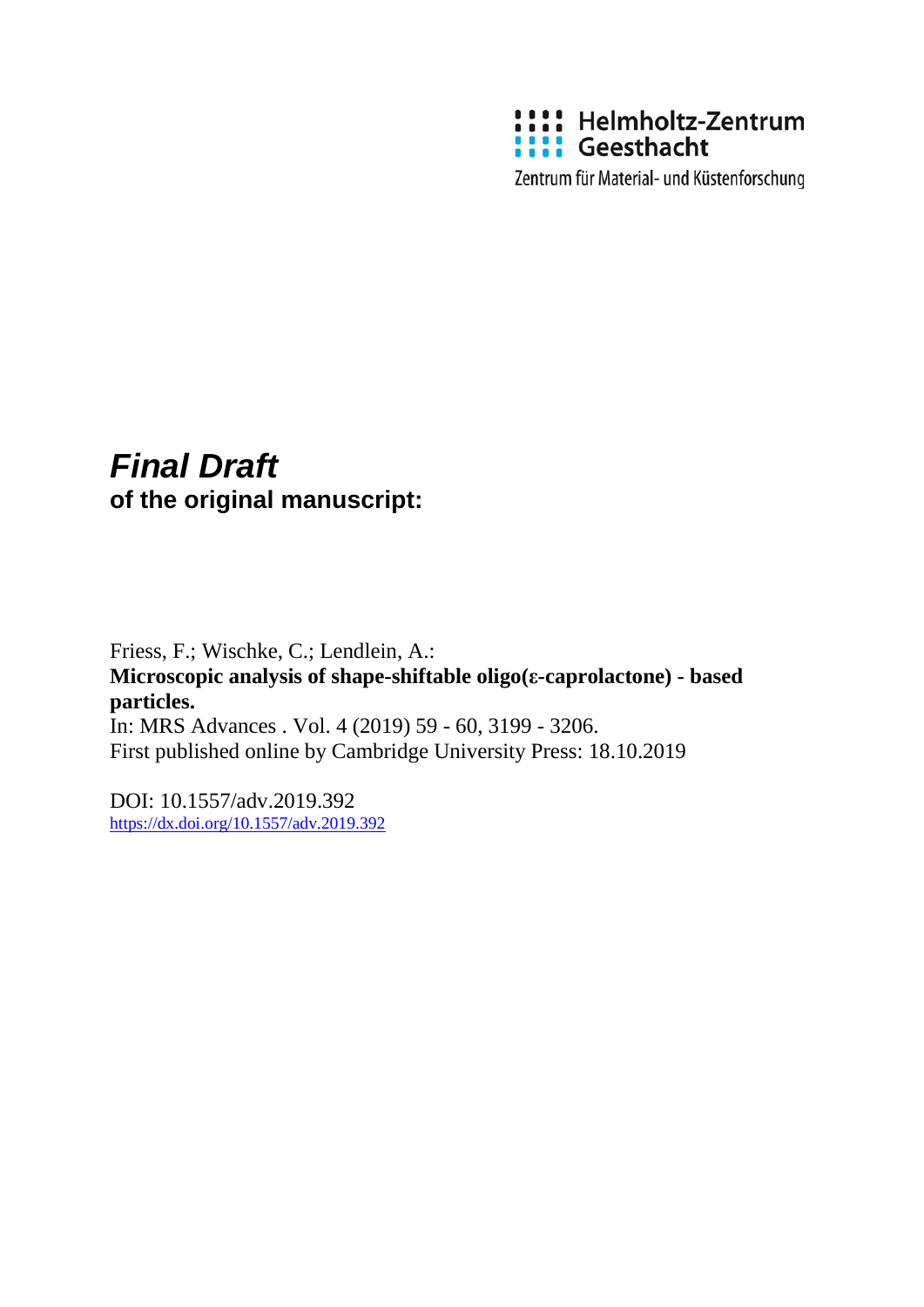# Microscopic analysis of shape-shiftable oligo(*ε*caprolactone) - based particles

Fabian Friess<sup>1,2</sup>, Christian Wischke<sup>1</sup>, Andreas Lendlein<sup>1,2, \*</sup>

*1 Institute of Biomaterial Science and Berlin-Brandenburg Center for Regenerative Therapies, Helmholtz-Zentrum Geesthacht, Kantstr. 55, 14513 Teltow, Germany 2 Institute of Chemistry, University of Potsdam, Germany \*Correspondence: andreas.lendlein@hzg.de* 

# **ABSTRACT**

*Spherical particles are routinely monitored and described by hydrodynamic diameters determined, e.g., by light scattering techniques. Non-spherical particles such as prolate ellipsoids require alternative techniques to characterize particle size as well as particle shape. In this study, oligo(ε-caprolactone) (oCL) based micronetwork (MN) particles with a shape-shifting function based on their shape-memory capability were programmed from spherical to prolate ellipsoidal shape aided by incorporation and stretching in a water-soluble phantom matrix. By applying light microscopy with automated contour detection and aspect ratio analysis, differences in characteristic aspect ratio distributions of non-crosslinked microparticles (MPs) and crosslinked MNs were detected when the degrees of phantom elongation (30-290%) are increased. The thermally induced shape recovery of programmed MNs starts in the body rather than from the tips of ellipsoids, which may be explained based on local differences in micronetwork deformation. By this approach, fascinating intermediate particle shapes with round bodies and two opposite sharp tips can be obtained, which could be of interest, e.g., in valves or other technical devices, in which the tips allow to temporarily encage the switchable particle in the desired position.* 

# **Introduction**

Polymer particles with a polymeric network structure can be programmed in order to exhibit a shape-memory capability [1, 2]. Micronetworks (MNs) of this type can be established by covalent crosslinking of reactive precursors inside the individual particles or droplets [3]. The on-demand shape shift is driven by an entropy elastic recovery of a stored deformation, which is temporarily fixed through solidification of switching domains, e.g., by crystallization [4].

Along with the ability of such particles to show a shape-memory, i.e., to adapt different (non-spherical) shapes, a need for suitable techniques to characterize the particle's size and shape arises [5]. Ideal techniques should be able to process data not only of single particles but particle populations. Other than spherical particles, whose sizes are routinely monitored and described by hydrodynamic diameters determined, e.g., by light scattering techniques [6] [7],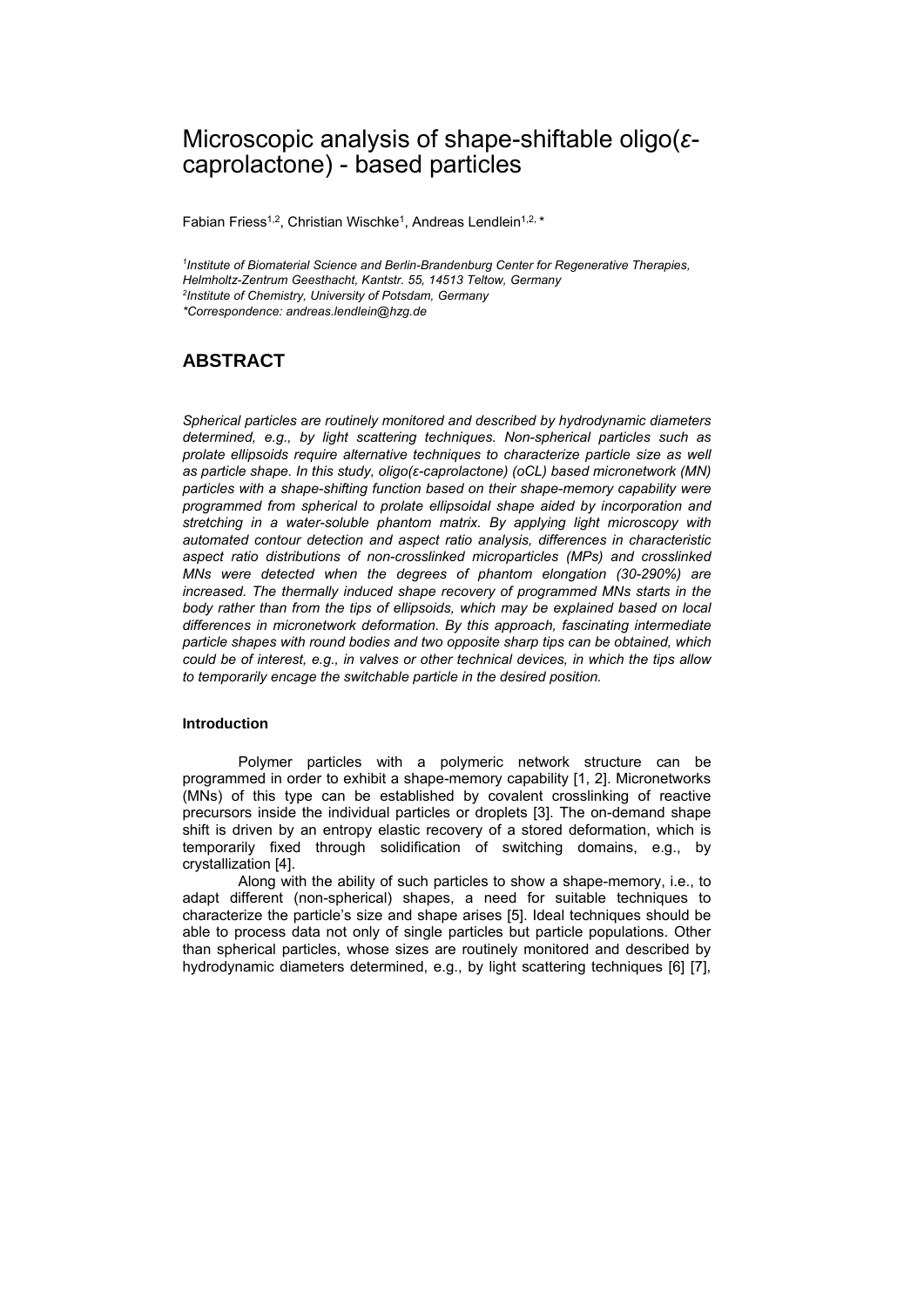non-spherical particles require techniques capable to determine characteristic dimensional features resulting from the programming process. Herein, the aspect ratio (*AR*), as defined by the ratio of longest and smallest particle axis, can be applied to describe the shape of prolate ellipsoidal particles, which are a result from a programming of spheres by unidirectional stretching.

In this study, light microscopy with automated shape detection was applied for the evaluation of anisotropic (ellipsoidal) SMP particle populations obtained by different programming schemes. These SMP particles were prepared from oligo(*ε*-caprolactone)-precursors and crosslinked to elastic MN particles with shape–memory function. Furthermore, non-crosslinked thermoplastically deformable microparticles (MP) were included to elucidate the effect of network structure on particle deformation. Finally, the thermally induced shape-recovery is monitored microscopically to explore the dependence of shape-recovery characteristics from the *AR* of programmed MN particles.

# **Experimental**

#### **Synthesis of micronetworks**

oCL-IEMA with a degree of endgroup functionalization of 99% was synthesized by a nucleophilic addition reaction using linear oCL-diol (8 kDa, Perstorp) and 2-isocyanatoethylmethacrylate (IEMA) as starting materials. Precursor particles were prepared by microfluidic dispersion of oCL-IEMA solutions (4.5 wt.% in ethyl acetate/dichloromethane 1:1 v/v) in aqueous polyvinyl alcohol (PVA; 2.5 wt.%; Mowiol 4-88, Kuraray) and solvent evaporation. MN were obtained by photocrosslinking oCL-IEMA of molten precursor particles in aqueous suspension flowing in a squared quartz glass capillary (308 nm, Excimer, Heraeus;  $4.9$  min,  $92$  mW $\cdot$ cm<sup>-2</sup>) [8].

# **Analysis of material properties**

Standard techniques for polymer network characterization were applied, which were adapted to allow a proper evaluation of MNs in some cases and as reported before [3]. Briefly, thermal properties were determined by DSC (DSC 204 F1, Netzsch; second heating run in nitrogen atmosphere, -100 to 150 °C, 10 Kꞏmin-1) and crystalline morphology by WAXS (D8 Discover X-ray diffractometer, Bruker). Sizes and size distributions of spherical particles (MP, MN) were determined in water by laser diffraction and given as the main peak of the volume-weighted size distribution (Mastersizer 2000 with Hydro 2000 µPsample unit, Multiple Narrow Mode; Malvern). Beyond that, laser diffraction was conducted in dichloromethane to evaluate the swelling properties of MNs.

## **Particle deformation, shape analysis and shape switching**

MNs were embedded in PVA phantoms (Mowiol 3-85) by casting a MN suspension in a mold as reported before with subsequent deformation in a tensile tester (70 °C; ZP 20, Zwick) to various *ɛ*ph. The MN shape was analyzed in aqueous suspension between glass plates with an automated light microscope (Morphology G3, Malvern) and plotted as *AR* distribution based on data of 180- 1300 single particles per population, where fractions with a width of 0.25 in the *AR*-value represent single data points as percentage frequencies. These data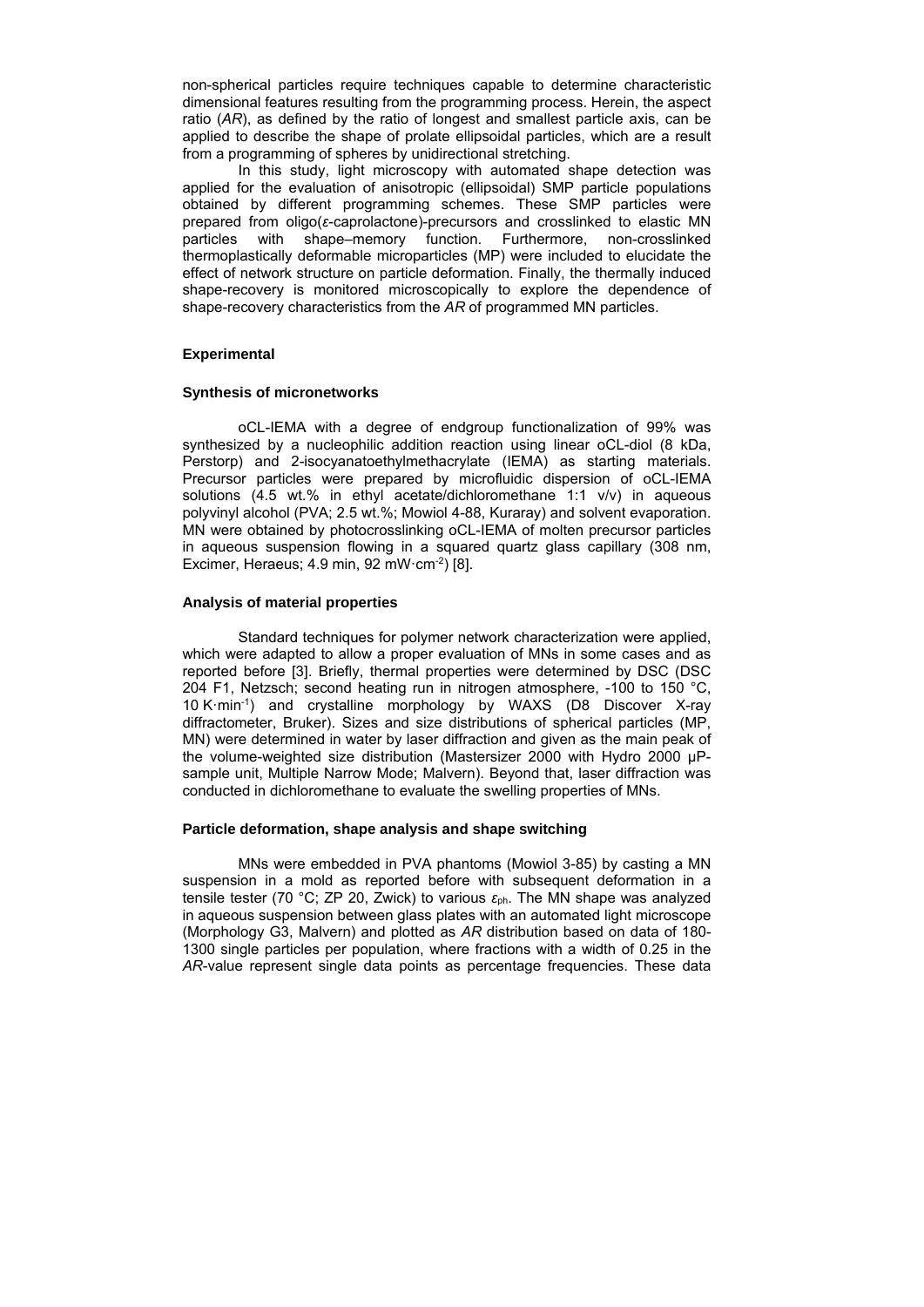points were subsequently fitted by the Gaussian area fit function of Origin software. The aspect ratio *AR* was determined by the ratio of a particles long axis (x) and short axes ( $y = z$ ): $AR = x \cdot y^{-1}$ . Based on a recently reported uniaxial deformation model of spheres [8], a theoretically expected aspect ratio *AR*th= *f* **.** *f* <sup>0.5</sup> was calculated by applying a spatial stretching factor in one direction (*f* = ε<sub>ph</sub> ·  $(100\%)<sup>1</sup> + 1$ ) and by considering a contraction of particles in the other two spatial directions (*f*<sup>-0.5</sup>). The deviation of the experimentally determined AR was expressed as ∆*AR* = *AR* **.** *ARth*-1). Scanning electron microscopy (SEM) was conducted with Ir-coated samples at a Gemini Supra™ 40 VP (Carl Zeiss NTS, Oberkochen, Germany), with particle size determination by ImageJ software. The shape switching was studied on a heating stage with microscopic examination (Axio Imager.A1m, Zeiss, 10 K·min<sup>-1</sup>) as reported before [3].

# **Results and discussion**

#### **Synthesis of MN particles and programming to different shapes**

In order to synthesize the MNs, linear oligo(*ɛ*-caprolactone)diol [oCL; 8 kDa] was first functionalized with 2-isocyanatoethylmethacrylate (IEMA) leading to photocrosslinkable precursors. Organic oCL-IEMA solutions were templated into droplets by oil-in water emulsification in a microfluidic setup with subsequent solvent evaporation, resulting in spherical precursor microparticles (MP) of very narrow size distribution (Fig. 1A). By static light scattering, volume-moment mean hydrodynamic particle sizes of MPs dispersed in water were determined to be  $d_{MP}$  = 12.5 µm (Uniformity = 0.02), which was confirmed by number-weighted mean diameters of 11.76 ± 0.28 µm as determined from SEM images. In order to prepare MNs with a crosslinked polymer network structure in each individual particle, MPs were dispersed in an aqueous phase, molten and exposed to UV irradiation (308 nm) to induce radical polymerization of the methacrylate moieties [8]. The size and size distribution of spherical MNs obtained by this process did not show alterations compared to the original MP precursors (Fig. 1A).

The existence of a network structure in MNs was confirmed by swelling studies in dichloromethane, where a degree of swelling *Q* of 350 ± 5 vol.% was determined. According to Flory-Rehner theory, a segment length between netpoints *M*c of 520 ± 20 Da can be estimated. Comparing the molecular weight of the precursors of 8 kDa, this suggests a relevant contribution of physically netpoints to the network properties in addition to covalent netpoints, which are formed by the reaction of IEMA to oligoacrylates.

For the transfer of particles into a non-spherical prolate ellipsoidal shape, a stretching method was employed, which is based on the application of water soluble PVA. The particles were embedded in PVA films (phantoms), which were subjected to different degrees (30-290%) of phantom elongation  $\varepsilon_{\text{ph}} = \left[ \left( \frac{I_{\text{prog}}}{I_0} \right) - 1 \right]$  100% as illustrated in Fig. 1B. The programming step was conducted at 70 °C, which is above the melting temperature  $T_{m,MN} = 45.2 \pm 10^{-10}$ 0.2 °C, i.e. the switching domains formed by oCL chains are in a molten state. This was followed by cooling below  $T_m$  to fix the anisotropic shape of the particles by oCL crystallization. The deformed portions of the stretched phantoms were collected and ellipsoidal MPs or MNs were harvested (Fig. 1C) by PVA dissolution. The codes of programmed samples state the applied *ε*ph, e.g. MN (175).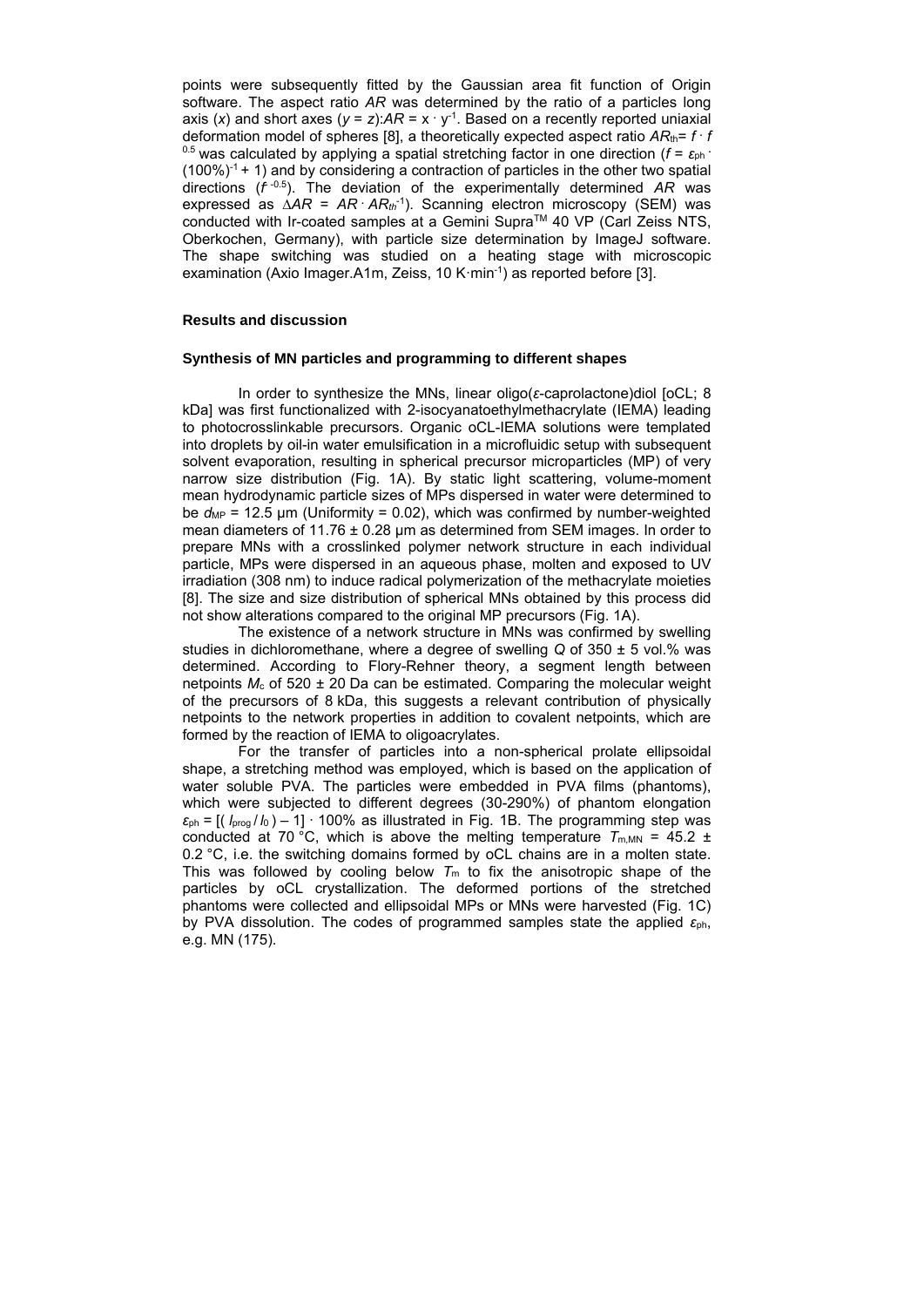Distinct conceptual differences apply for MNs and MPs during this deformation process. While oCL-based switching segments integrated in the polymer network structure of MNs should be entropy-elastically deformed, MPs undergo thermoplastic flow above their  $T_m$  as they do not possess a covalent network architecture. Interestingly, SEM images of MNs revealed sharper tips after elastic deformation compared to MPs, which will be discussed below. While some defects were observed in MPs after stretching deformation, programmed MNs showed an intact body apparently stabilized by the network architecture.



**Fig. 1:** Preparation of anisotropic particles from spherical templates. (A) SEM images of microparticles (MPs) and micronetworks (MNs) prepared thereof by internal crosslinking of polymer chains. (B) Programming by embedding and stretching in PVA phantoms at *ɛ*ph of 30-290%, here exemplarily at 175%. (C) SEM images of particles as isolated from the phantoms after stretching by 175%.

#### **Automated light microscopy to study particle shape distributions**

As a core part of this study, automated light microscopy for characterizing populations of non-spherical MPs and MNs should be evaluated. This technique should allow the rapid optical analysis of particle characteristics, such as size and shape, for a relatively large number of particles. In contrast to techniques like SEM, which is often associated with sample modification by sputtering and other conditions potentially creating artefacts, automated light microscopy allows a scanning in native state. Furthermore and as applied here, by imaging and evaluating aqueous particle suspensions, the presences of water meets the typical conditions of application. Each object detected by a contrast difference compared to the background is shape-analysed by a fitting of its contour. Since there is a minimum mobility of micrometer-sized particles in this setup and ellipsoids orientate with their long axis in a horizontal position, the maximum projection areas of the respective particles becomes visible. To obtain accurate and representative data, the raw data are processed after acquisition with filter parameters to exclude inaccurate images, e.g. images of particles with insufficient contrast. In comparison, light scattering techniques like laser diffraction with a strong mobility of particles in a flow-through-system result in a statistical distribution of particle orientations towards the laser and detector, i.e. apparently broad size distributions even for homogeneously sized particles, while particle shapes are no primary or quantitative result of this technique [9].

In a first step, the microscopic images isolated for individual particles were examined (Fig. 2A). Despite starting from perfectly monodisperse and spherical templates (MN or MP), slight differences in particle shapes were microscopically visible for a given *ε*ph. Specifically, when the particles of a single data-set were analysed for their mean *AR*, a portion of particles with lowest and highest AR could be identified and displayed (Fig. 2A). This distribution within the particle populations may be explained by a statistical variation of crosslinking density for individual particles or by a slight distribution of local phantom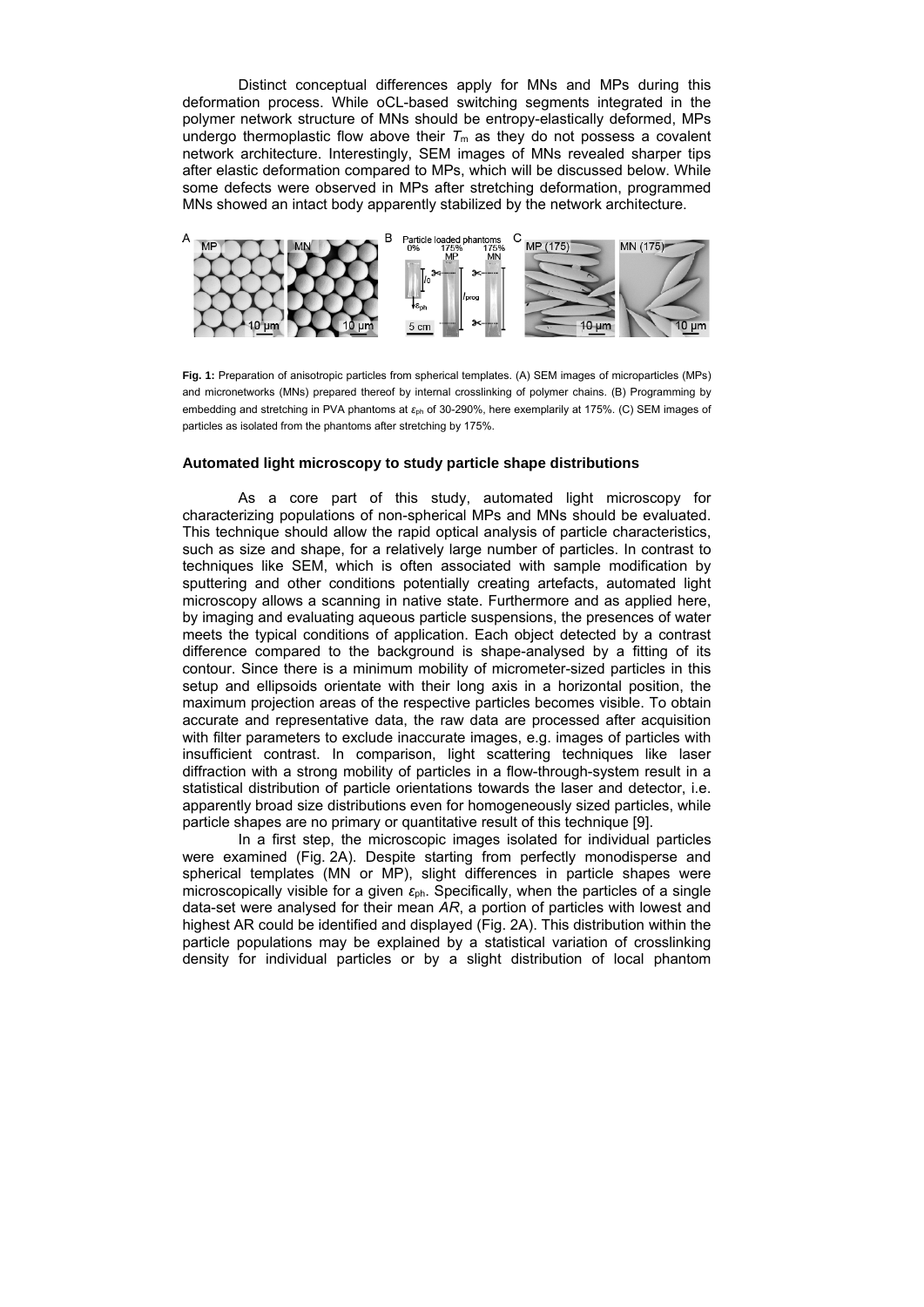deformation during stretching, which is highest in the centre of the phantom. Here, particles from the entire deformed phantom portion (except their very ends) were collected to allow for a certain level of shape distribution in order to challenge the automated microscopy technique, while more homogeneous populations might be obtained by isolating particles from the core portion of stretched phantoms only.



Fig. 2: Analysis of shape distribution of MNs and MPs by automated light microscopy and data analysis. (A) Representative microscopic images of individual particles in different *AR* ranges. (B-C) Effect of *ɛ*ph (B) and crosslinking (C) on the *AR* distribution of deformed particles. Experimental data (individual symbols) and Gaussian fit (full line). (D) Analysis of deviation of MP and MN from a deformation model.

In a next step, the effect of *ε*ph on the MNs shape was studied by the width and peak position of the *AR*-distribution. Automated light microscopy allowed distinguishing substantial shifts in the *AR* of MN upon programming as expected. However, the *AR* increased only to a certain point and did not further increase relevantly when *ε*ph was 175 to 290% (Fig 2B). At the same time, plotting the *AR* data and applying a Gaussian curve fitting illustrated a minor and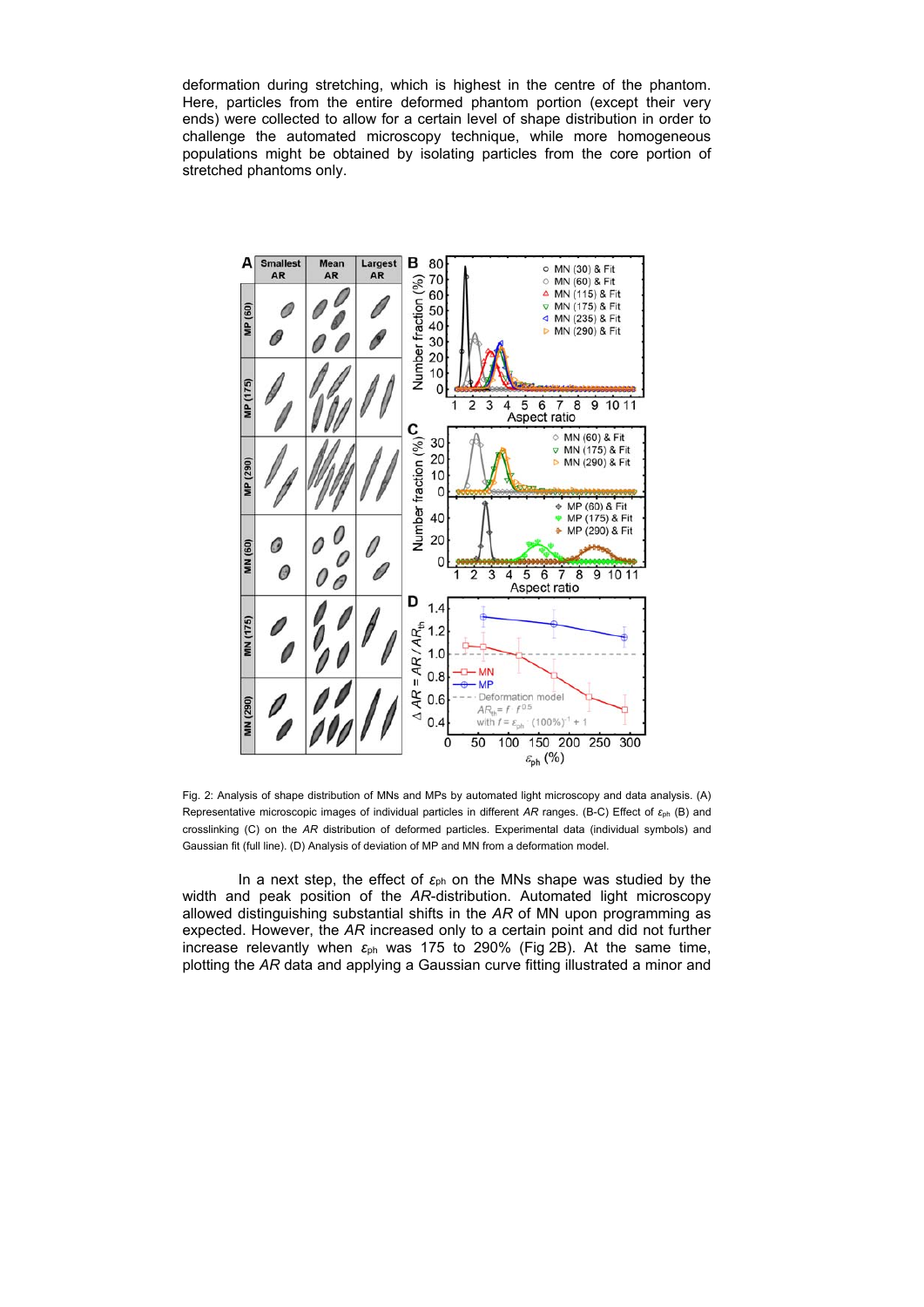finite increase of the *AR*-distribution width for the main portion of the programmed MNs, according to the concept of local phantom deformations introduced above.

The lack of further MN deformation might originate either from boundaries of deformability of the elastic MN or from a limited stress transfer at the interphases of particles and PVA phantoms. In order to characterize the effect of the polymer network structure of MN on deformability, non-crosslinked MPs were studied in the same way as a control set (Fig. 2C). For MPs, a substantially higher *AR* and larger width of the AR distribution was observed compared to MNs at identical *ε*ph. Recently, a simplified deformation model was presented to estimate theoretical *AR*th expected from uniaxially stretching of spheres [8]. When determining the deviation ∆AR of experimental data from this model, MNs matched the model for a certain range of *ε*ph with a subsequently drop of deformability. For MPs, the elongated shapes had higher ∆*AR* than MN over the full range of studied *ε*ph with values above those suggested by the model, presumably due to their very easy deformability in the molten state. Overall, it is plausible to conclude that the internal network structure of MNs restricted the elastic deformation, while MP's thermoplastic deformability leads to higher *ARs*.

### **Shape recovery characteristics**

The mechanical stress temporarily stored in programmed MNs can be released by heating the samples over  $T_m$ , where oCL chain segments in the switching domain acquire sufficient mobility for elastic recoil towards a relaxed state. This molecular reorientation forms the basis for the samples' shapeshifting by the shape-memory effect. When MN (115) and MN (290) were microscopically monitored during temperature-induced shape-recovery with continuous heating, the general ability of all MNs to switch shape at ~45 °C matching  $T_{\text{m,MN}}$  was confirmed without major differences between the samples (Fig. 3).



Fig. 3: Shape recovery features of MNs (115) and MNs (290) in a continuous heating experiment with microscopic observation.

An interesting observation concerned the pattern of the shape switching on the single particle level and the intermediate states being adapted. Shape switching did not start from the tips, which have highest surface-to-volume ratio and should encounter the largest forces by interfacial tension, which is oriented in the same direction as the entropy elastic forces for the switching from ellipsoidal to spherical shapes. Instead, switching started from the particles' centre, where the largest volume of MN material is present. At the same time,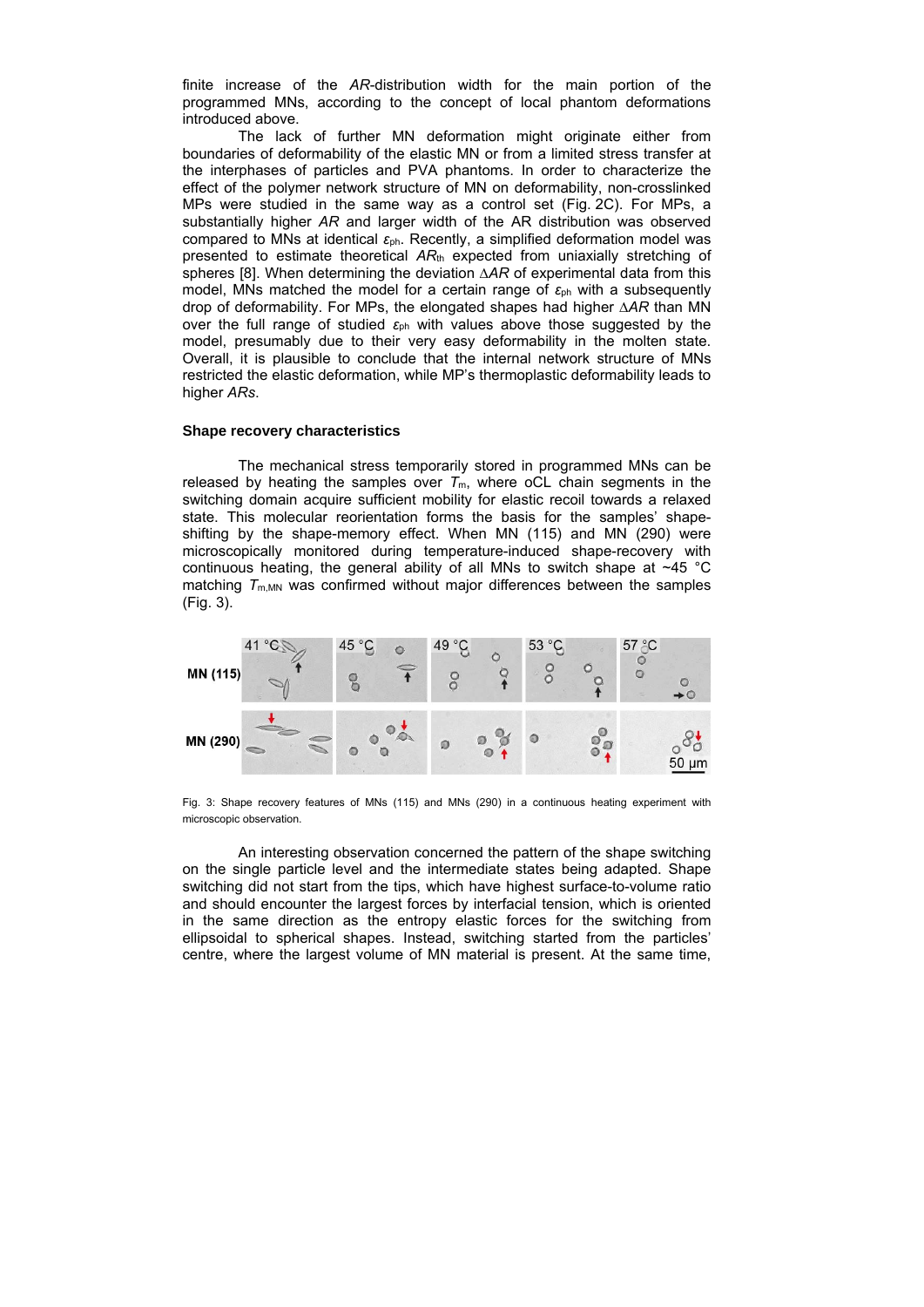remains of the tips were present clearly above  $T_{\text{m,MN}}$  at temperatures above, e.g., 49 °C, and decreased in size upon further heating. The observation of the sharp tips of the programmed MN in contrast to the less sharp tips of stretched MP (Fig. 1C) and the switching pattern (Fig. 3) might be related to local molecular and morphological differences throughout the individual MN.

A number of principles may either individually or synergistically contribute to the observed shape-shifting pattern: The capability for shape recovery depends on the integrity of the covalent network structure as defined by covalent netpoints and oCL switching segments, which connect these netpoints. Potential network damages at the particle tips as regions of apparently high deformation, i.e. breaking of covalent bonds, would result in a decay of recovery forces. It is also relevant to note that remaining tips were more expressed at those particles of a given particle population, which had larger *AR* initially, supporting an assumption of a lower network density due to less efficient crosslinking and/or stretching-induced network alteration. In case of network damage, interfacial tension may dominate as driving force for shape alteration by a plastic flow, which was previously shown to be slow in non-crosslinked particles until the  $T_m$  of the precursor is clearly exceeded [3]. For non-crosslinked oCL starting material, a  $T_{\text{m,oCL}} = 54 \text{ °C}$  was determined, which is about the temperature at which the tips slowly disappeared. Another relevant aspect might be the quantity of oCL crystallites, which can block shape recovery, in different particle locations. While WAXS studies allowed determining the overall degree of crystallinity *DOC* of 27.2 ± 3.1% and the crystallite size *l*c of 16.4 ± 0.1 nm of MN powders, the local content of crystallites remains unknown. As surfaces may contribute to oCL crystallisation and surface to bulk-material ratios vary in different particle locations, phenomena associated to the mass content of crystallites may be involved.

Advantageously, as the extent of shape-shifting of the tips is systematically linked to the applied temperature, an interrupted heating approach will result in micrometer-sized particles from a single material with unique shapes that may not be easily assessable by other techniques. They could serve for mechanistic evaluation of cellular uptake in curiosity-driven research considering a known effect of the angle of particle contact with cells [10]. In technical fields, they could be evaluated as functional components in the future, e.g., as micropropellers or as flow sensors, or by employing the tips to temporarily encage the switchable particles in a desired position as relevant for one-time valves.

# **Conclusions**

Automated microscopy enabled the characterization of large sets of shape-shiftable MN particles and their non-crosslinked analogues (MPs) with different prolate ellipsoidal shapes. In this way, relevant differences in the shape distribution of particle populations were distinguished. For example, starting from monodisperse spherical templates, the *AR* and *AR*-distribution as well as the limits of deformation and the shape of ellipsoid's tips are clearly affected by polymer network architecture and programming conditions as could be concluded via the employed methodology. Almost identical populations of particles could be assigned into subpopulations. Furthermore, this study reveals a distinct pattern of shape-recovery behaviour of MN tips at increasing temperatures, which gives access to fascinating intermediate particle shapes with round bodies and sharp tips.